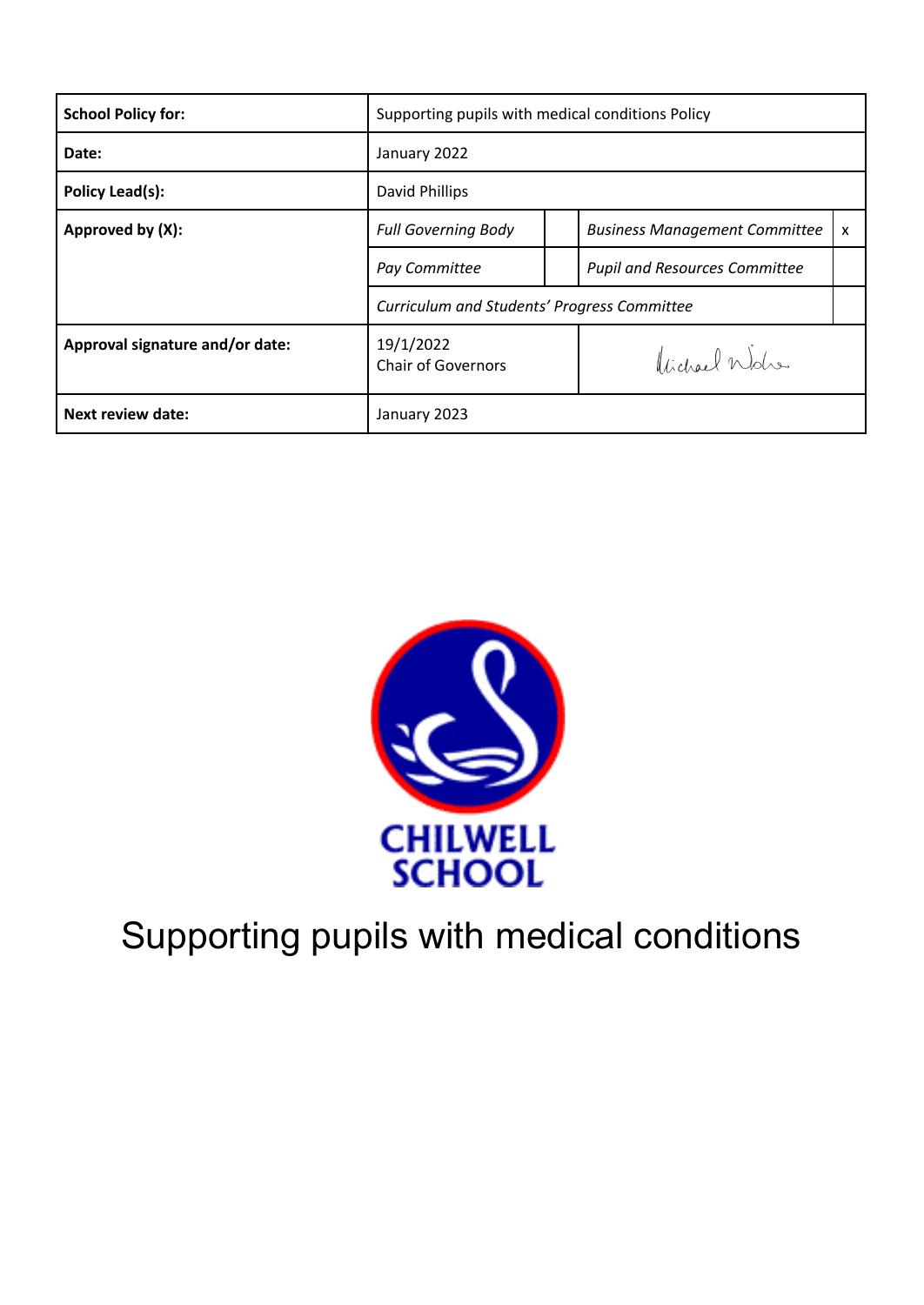## **Contents**

- 1. Aims
- 2. Legislation and statutory responsibilities
- 3. Roles and responsibilities
- 4. Equal opportunities
- 5. Being notified that a child has a medical condition
- 6. Individual healthcare plans
- 7. Managing medicines
- 8. Emergency procedures
- 9. Training
- 10. Record keeping
- 11. Liability and indemnity
- 12. Complaints
- 13. Monitoring arrangements
- 14. Links to other policies
- 15. Appendix 1

## **1. Aims**

This policy aims to ensure that:

- Pupils, staff and parents understand how our school will support pupils with medical conditions
- Pupils with medical conditions are properly supported to allow them to access the same education as other pupils, including school trips and sporting activities

The governing board will implement this policy by:

- Making sure sufficient staff are suitably trained
- Making staff aware of pupils' conditions, where appropriate
- Making sure there are cover arrangements to ensure someone is always available to support pupils with medical conditions
- Providing supply teachers with appropriate information about the policy and relevant pupils
- Developing and monitoring individual healthcare plans (IHPs)

**The named person with responsibility for implementing this policy is David Phillips**

## **2. Legislation and statutory responsibilities**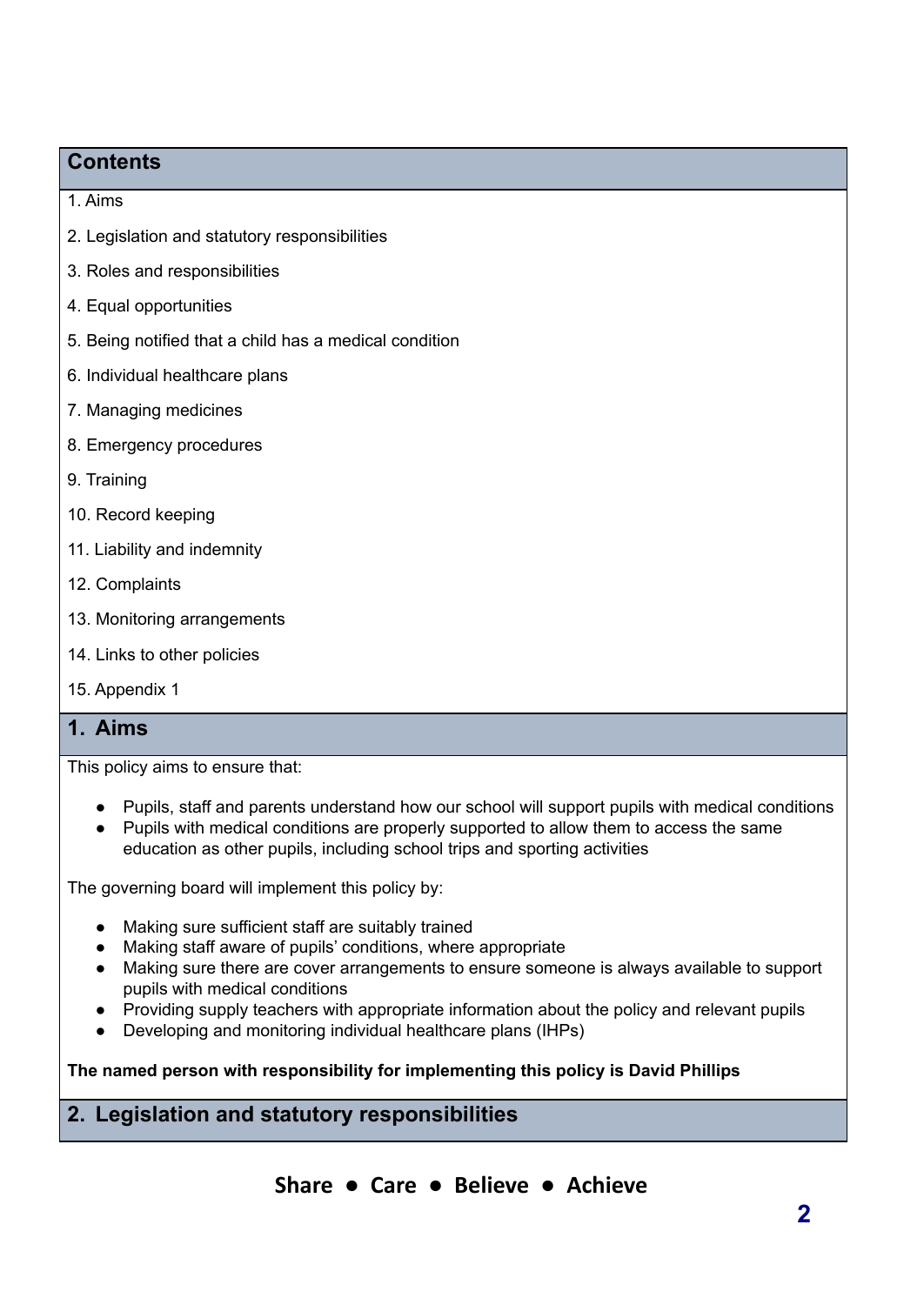This policy meets the requirements under Section 100 of the [Children](http://www.legislation.gov.uk/ukpga/2014/6/part/5/crossheading/pupils-with-medical-conditions) and Families Act 2014, which places a duty on governing boards to make arrangements for supporting pupils at their school with medical conditions.

It is also based on the Department for Education's statutory guidance on [supporting](https://www.gov.uk/government/publications/supporting-pupils-at-school-with-medical-conditions--3) pupils with medical [conditions](https://www.gov.uk/government/publications/supporting-pupils-at-school-with-medical-conditions--3) at school.

## **3. Roles and responsibilities**

#### **3.1 The governing board**

The governing board has ultimate responsibility to make arrangements to support pupils with medical conditions. The governing board will ensure that sufficient staff have received suitable training and are competent before they are responsible for supporting children with medical conditions.

#### **3.2 The headteacher**

The headteacher will:

- Make sure all staff are aware of this policy and understand their role in its implementation
- Ensure that there is a sufficient number of trained staff available to implement this policy and deliver against all individual healthcare plans (IHPs), including in contingency and emergency situations
- Ensure that all staff who need to know are aware of a child's condition
- Take overall responsibility for the development of IHPs
- Make sure that school staff are appropriately insured and aware that they are insured to support pupils in this way
- Contact the school nursing service in the case of any pupil who has a medical condition that may require support at school, but who has not yet been brought to the attention of the school nurse
- Ensure that systems are in place for obtaining information about a child's medical needs and that this information is kept up to date

#### **3.3 Staff**

Supporting pupils with medical conditions during school hours is not the sole responsibility of one person. Any member of staff may be asked to provide support to pupils with medical conditions, although they will not be required to do so. This includes the administration of medicines.

Those staff who take on the responsibility to support pupils with medical conditions will receive sufficient and suitable training, and will achieve the necessary level of competency before doing so.

Teachers will take into account the needs of pupils with medical conditions that they teach. All staff will know what to do and respond accordingly when they become aware that a pupil with a medical condition needs help.

#### **3.4 Parents**

Parents will:

● Provide the school with sufficient and up-to-date information about their child's medical needs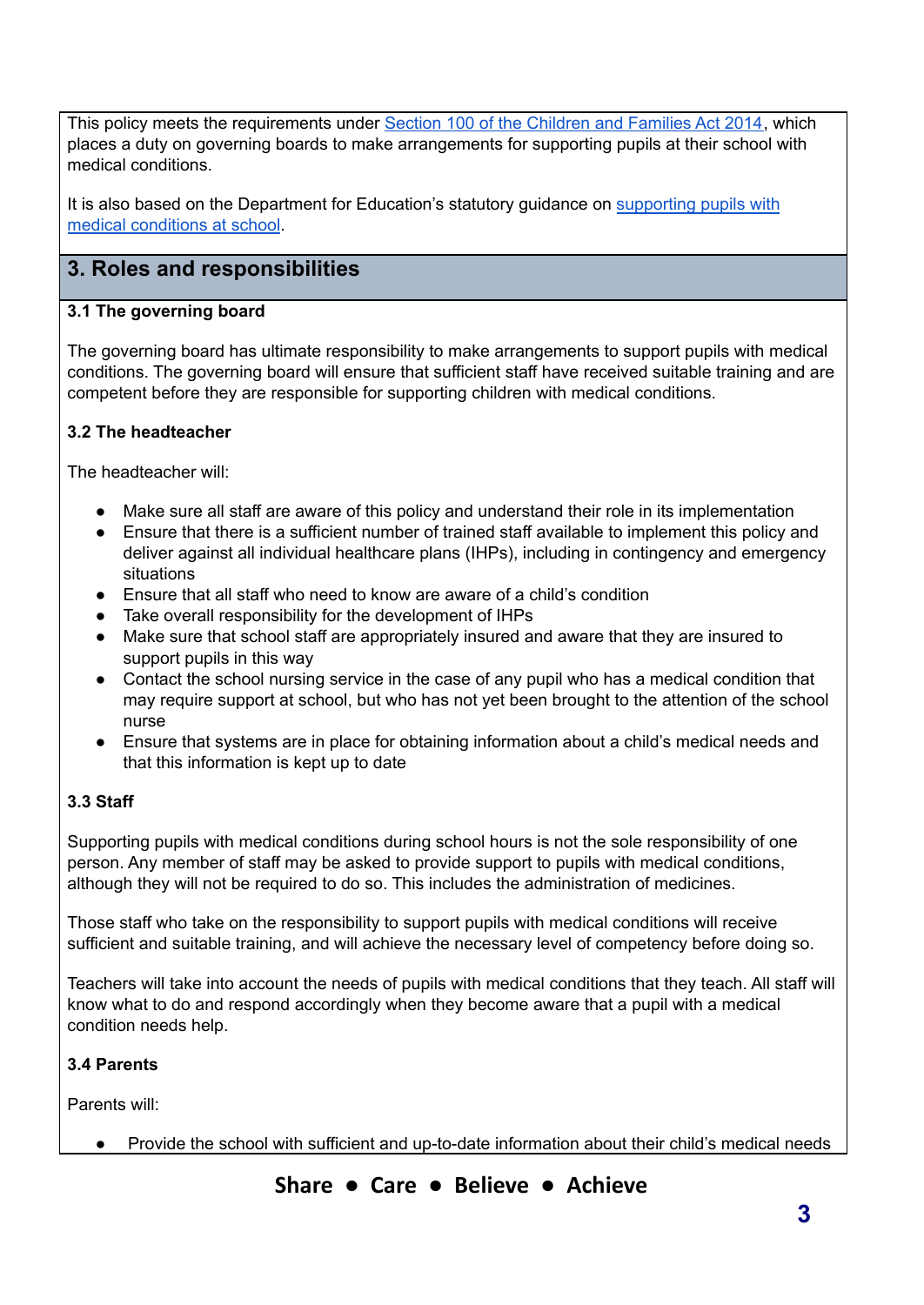- Be involved in the development and review of their child's IHP and may be involved in its drafting
- Carry out any action they have agreed to as part of the implementation of the IHP, e.g. provide medicines and equipment, and ensure they or another nominated adult are contactable at all times

#### **3.5 Pupils**

Pupils with medical conditions will often be best placed to provide information about how their condition affects them. Pupils should be fully involved in discussions about their medical support needs and contribute as much as possible to the development of their IHPs. They are also expected to comply with their IHPs.

#### **3.6 School nurses and other healthcare professionals**

Our school nursing service will notify the school when a pupil has been identified as having a medical condition that will require support in school. This will be before the pupil starts school, wherever possible. They may also support staff to implement a child's IHP.

Healthcare professionals, such as GPs and paediatricians, will liaise with the school's nurses and notify them of any pupils identified as having a medical condition. They may also provide advice on developing IHPs.

## **4. Equal opportunities**

Our school is clear about the need to actively support pupils with medical conditions to participate in school trips and visits, or in sporting activities, and not prevent them from doing so.

The school will consider what reasonable adjustments need to be made to enable these pupils to participate fully and safely on school trips, visits and sporting activities.

Risk assessments will be carried out so that planning arrangements take account of any steps needed to ensure that pupils with medical conditions are included. In doing so, pupils, their parents and any relevant healthcare professionals will be consulted.

## **5. Being notified that a child has a medical condition**

When the school is notified that a pupil has a medical condition, the process outlined below will be followed to decide whether the pupil requires an IHP.

The school will make every effort to ensure that arrangements are put into place within 2 weeks, or by the beginning of the relevant term for pupils who are new to our school.

See Appendix 1.

## **6. Individual healthcare plans**

The headteacher has overall responsibility for the development of IHPs for pupils with medical conditions. This has been delegated to Rebecca Hickman, in consultation with Pastoral and Learning Support Teams (SENDCO).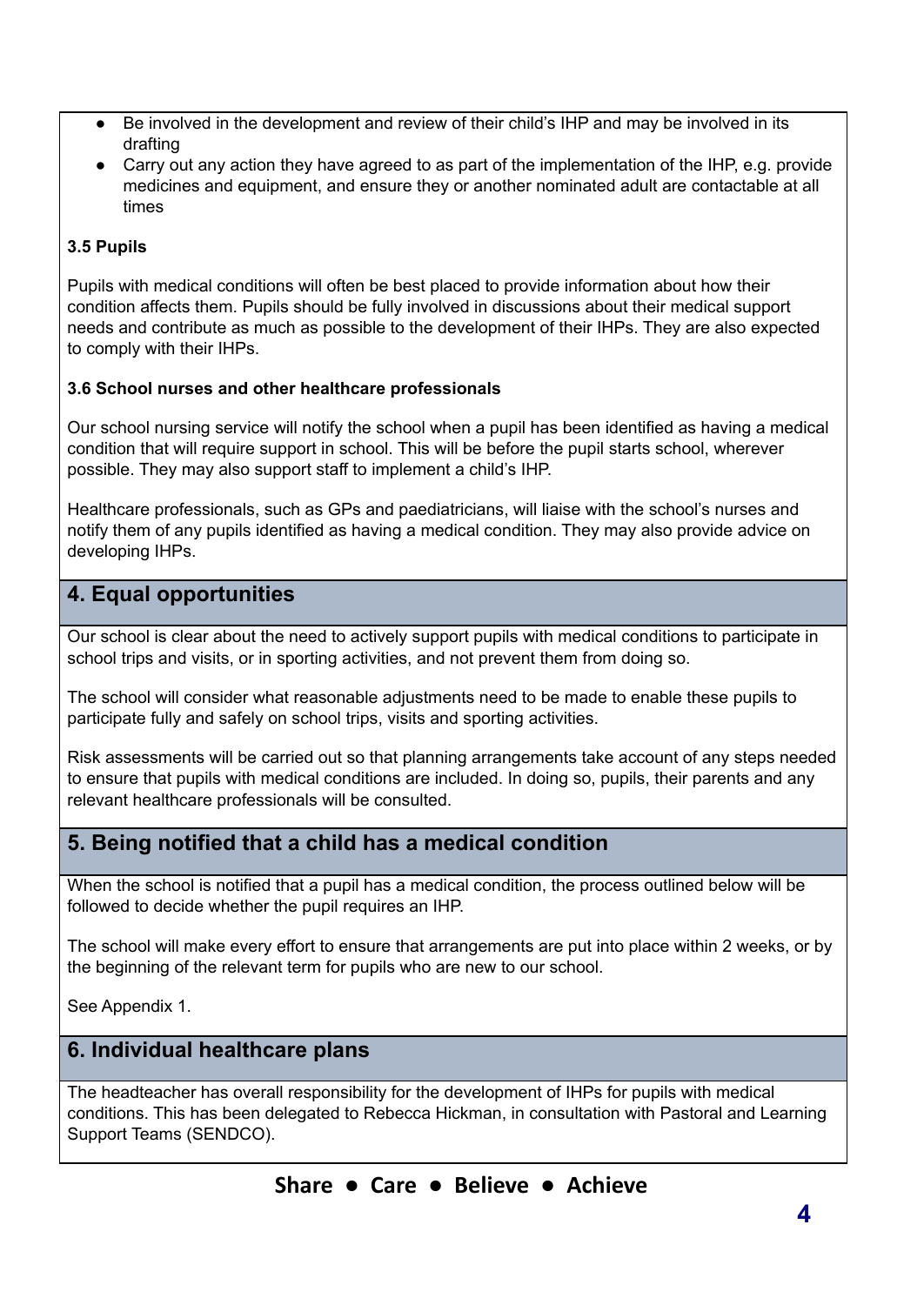Plans will be reviewed at least annually, or earlier if there is evidence that the pupil's needs have changed.

Plans will be developed with the pupil's best interests in mind and will set out:

- What needs to be done
- When
- By whom

Not all pupils with a medical condition will require an IHP. It will be agreed with a healthcare professional and the parents when an IHP would be inappropriate or disproportionate. This will be based on evidence. If there is no consensus, the headteacher will make the final decision.

Plans will be drawn up in partnership with the school, parents and a relevant healthcare professional, such as the school nurse, specialist or paediatrician, who can best advise on the pupil's specific needs. The pupil will be involved wherever appropriate.

IHPs will be linked to, or become part of, any education, health and care (EHC) plan. If a pupil has SEN but does not have an EHC plan, the SEN will be mentioned in the IHP.

The level of detail in the plan will depend on the complexity of the child's condition and how much support is needed. The governing board and the headteacher/ Rebecca Hickman, in consultation with Pastoral and Learning Support Teams (SENDCO), will consider the following when deciding what information to record on IHPs:

- The medical condition, its triggers, signs, symptoms and treatments
- The pupil's resulting needs, including medication (dose, side effects and storage) and other treatments, time, facilities, equipment, testing, access to food and drink where this is used to manage their condition, dietary requirements and environmental issues, e.g. crowded corridors, travel time between lessons
- Specific support for the pupil's educational, social and emotional needs. For example, how absences will be managed, requirements for extra time to complete exams, use of rest periods or additional support in catching up with lessons, counselling sessions
- The level of support needed, including in emergencies. If a pupil is self-managing their medication, this will be clearly stated with appropriate arrangements for monitoring
- Who will provide this support, their training needs, expectations of their role and confirmation of proficiency to provide support for the pupil's medical condition from a healthcare professional, and cover arrangements for when they are unavailable
- Who in the school needs to be aware of the pupil's condition and the support required
- Arrangements for written permission from parents and the headteacher for medication to be administered by a member of staff, or self-administered by the pupil during school hours
- Separate arrangements or procedures required for school trips or other school activities outside of the normal school timetable that will ensure the pupil can participate, e.g. risk assessments
- Where confidentiality issues are raised by the parent/pupil, the designated individuals to be entrusted with information about the pupil's condition
- What to do in an emergency, including who to contact, and contingency arrangements

## **7. Managing medicines**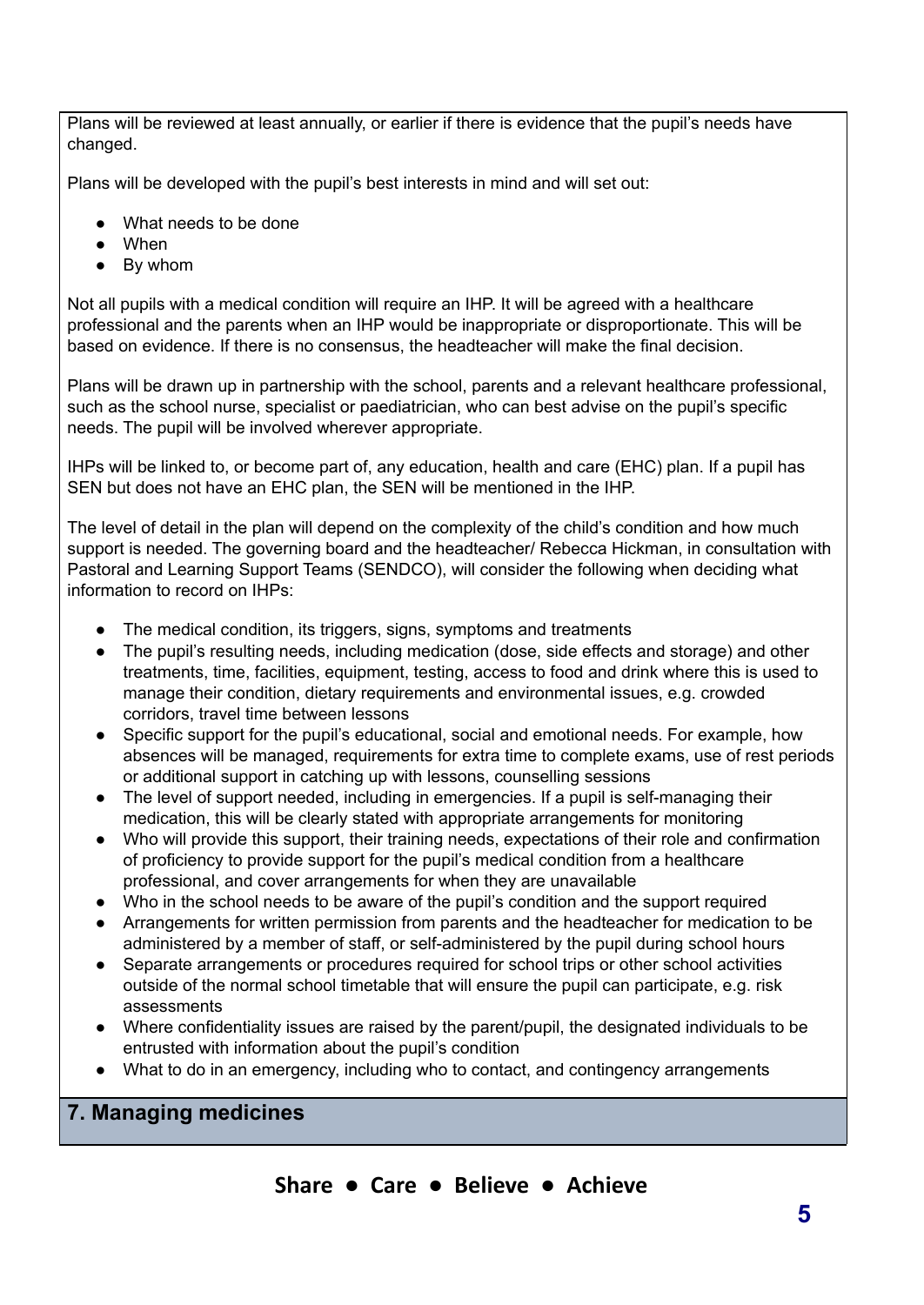Prescription and non-prescription medicines will only be administered at school:

- When it would be detrimental to the pupil's health or school attendance not to do so **and**
- Where we have parents' written consent via the approved form(s) see Appendix 2 (non-prescription drugs) and Appendix 3 (prescription drugs), both forms are available on the school's website.

Appendix 2 - Consent form for the administration of non-prescription drugs: this form must be completed and signed by a parent / carer at the earliest possible convenience. Verbal consent may be given by parents / carers in case of emergency, any non-prescription drugs must be handed to Mrs Kim Burton at the start of the school day.

Appendix 3 - Consent form for the administration of prescription drugs: this form must be stamped by your child's GP surgery before it is returned to school.

Pupil's should not bring prescription / non-prescription drugs on to school site without the appropriate written consent.

#### **The only exception to this is where the medicine has been prescribed to the pupil without the knowledge of the parents.**

Pupils under 16 will not be given medicine containing aspirin unless prescribed by a doctor.

Anyone giving a pupil any medication (for example, for pain relief) will first check maximum dosages and when the previous dosage was taken. Parents will always be informed.

The school will only accept prescribed medicines that are:

- In-date
- Labelled
- Provided in the original container, as dispensed by the pharmacist, and include instructions for administration, dosage and storage

The school will accept insulin that is inside an insulin pen or pump rather than its original container, but it must be in date.

All medicines will be stored safely. Pupils will be informed about where their medicines are at all times and be able to access them immediately. Medicines and devices such as asthma inhalers, blood glucose testing meters and adrenaline pens will always be readily available to pupils and not locked away.

Medicines will be returned to parents to arrange for safe disposal when no longer required.

#### **7.1 Controlled drugs**

[Controlled](http://www.nhs.uk/chq/Pages/1391.aspx?CategoryID=73) drugs are prescription medicines that are controlled under the Misuse of Drugs [Regulations](http://www.legislation.gov.uk/uksi/2001/3998/schedule/1/made) [2001](http://www.legislation.gov.uk/uksi/2001/3998/schedule/1/made) and subsequent amendments, such as morphine or methadone.

A pupil who has been prescribed a controlled drug must hand their prescription to Kim Burton, Students Services Officer, who will record in the Controlled Drugs Logbook; quantity, dosage, date and name of prescription received. All controlled drugs will be kept in a locked cupboard / lockable fridge in Student Services and only Kim Burton / Kirsty Lowde will have access.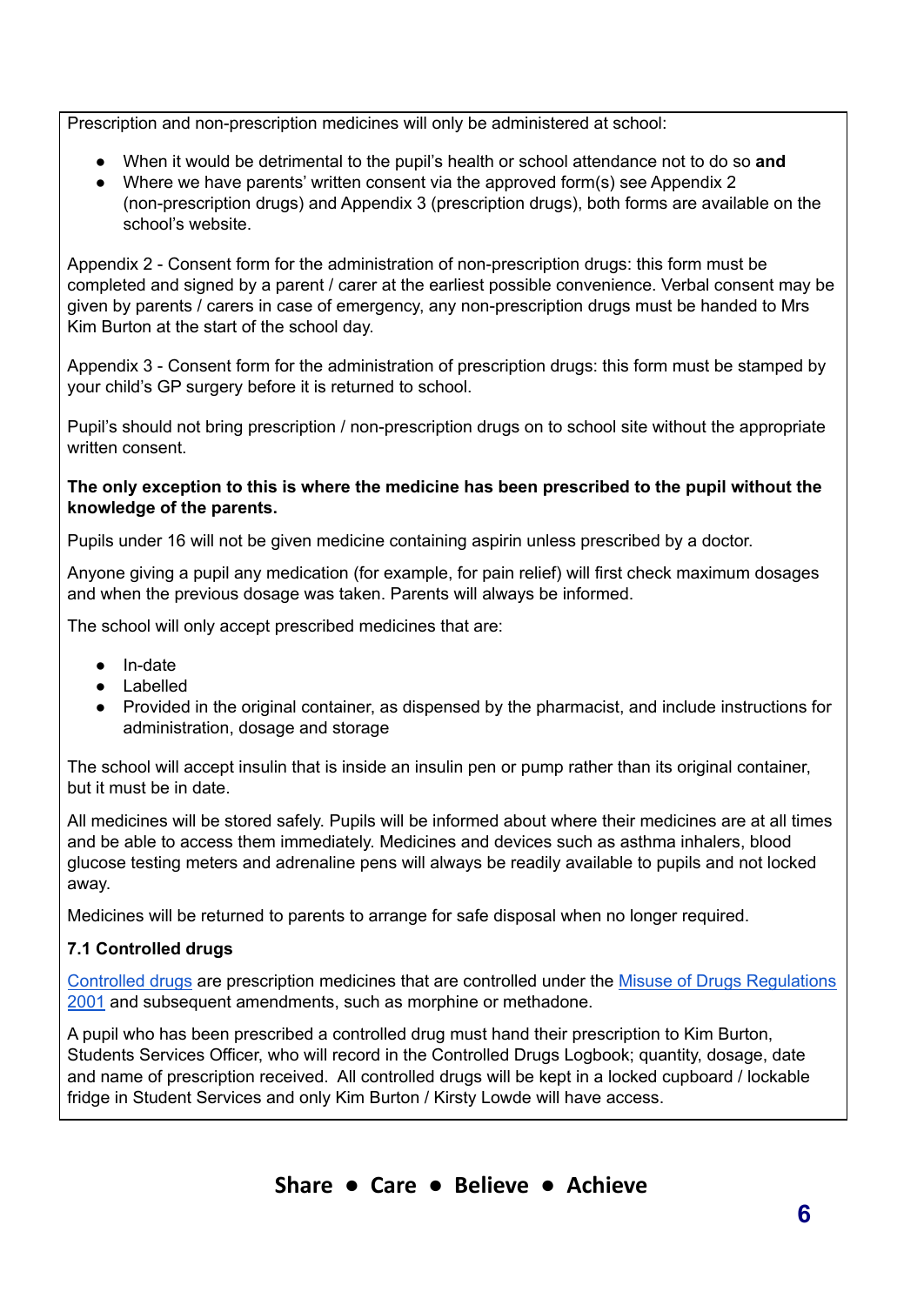Controlled drugs will be easily accessible in an emergency and a record of any doses used and the amount held will be kept.

#### **7.2 Pupils managing their own needs**

Pupils who are competent will be encouraged to take responsibility for managing their own medicines and procedures. This will be discussed with parents and it will be reflected in their IHPs.

Pupils will be allowed to carry their own medicines and relevant devices wherever possible. Staff will not force a pupil to take a medicine or carry out a necessary procedure if they refuse, but will follow the procedure agreed in the IHP and inform parents so that an alternative option can be considered, if necessary.

#### **7.3 Unacceptable practice**

School staff should use their discretion and judge each case individually with reference to the pupil's IHP, but it is generally not acceptable to:

- Prevent pupils from easily accessing their inhalers and medication, and administering their medication when and where necessary
- Assume that every pupil with the same condition requires the same treatment
- Ignore the views of the pupil or their parents
- Ignore medical evidence or opinion (although this may be challenged)
- Send children with medical conditions home frequently for reasons associated with their medical condition or prevent them from staying for normal school activities, including lunch, unless this is specified in their IHPs
- If the pupil becomes ill, send them to the school office or medical room unaccompanied or with someone unsuitable
- Penalise pupils for their attendance record if their absences are related to their medical condition, e.g. hospital appointments
- Prevent pupils from drinking, eating or taking toilet or other breaks whenever they need to in order to manage their medical condition effectively
- Require parents, or otherwise make them feel obliged, to attend school to administer medication or provide medical support to their pupil, including with toileting issues. No parent should have to give up working because the school is failing to support their child's medical needs
- Prevent pupils from participating, or create unnecessary barriers to pupils participating in any aspect of school life, including school trips, e.g. by requiring parents to accompany their child
- Administer, or ask pupils to administer, medicine in school toilets

## **8. Emergency procedures**

Staff will follow the school's normal emergency procedures (for example, calling 999). All pupils' IHPs will clearly set out what constitutes an emergency and will explain what to do.

If a pupil needs to be taken to hospital, staff will stay with the pupil until the parent arrives, or accompany the pupil to hospital by ambulance.

#### **9. Training**

Staff who are responsible for supporting pupils with medical needs will receive suitable and sufficient training to do so.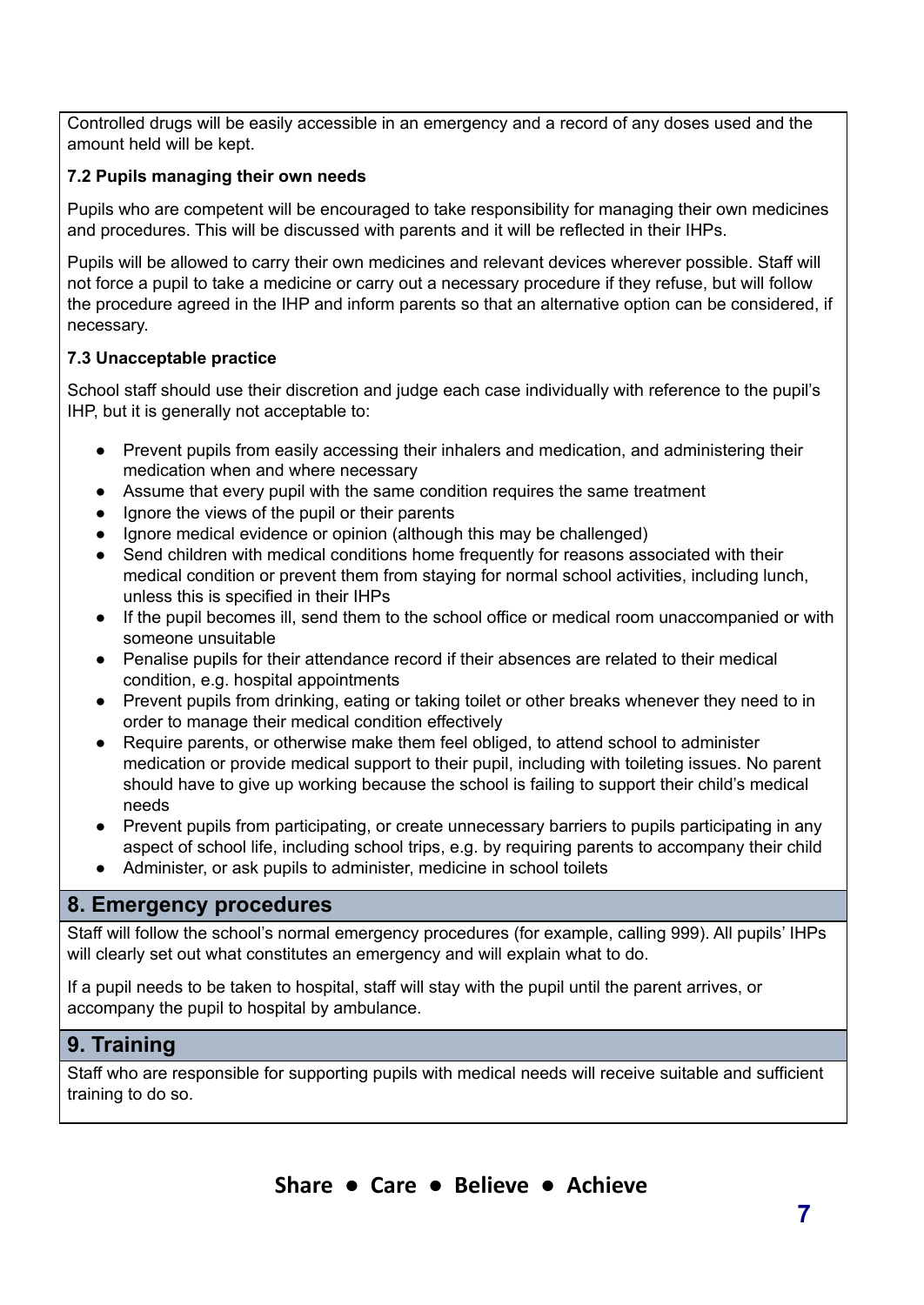The training will be identified during the development or review of IHPs. Staff who provide support to pupils with medical conditions will be included in meetings where this is discussed.

The relevant healthcare professionals will lead on identifying the type and level of training required and will agree this with the headteacher/ Rebecca Hickman, in consultation with Pastoral and Learning Support Teams (SENDCO).

Training will be kept up to date.

Training will:

- Be sufficient to ensure that staff are competent and have confidence in their ability to support the pupils
- Fulfil the requirements in the IHPs
- Help staff to have an understanding of the specific medical conditions they are being asked to deal with, their implications and preventative measures

Healthcare professionals will provide confirmation of the proficiency of staff in a medical procedure, or in providing medication.

All staff will receive training so that they are aware of this policy and understand their role in implementing it, for example, with preventative and emergency measures so they can recognise and act quickly when a problem occurs. This will be provided for new staff during their induction.

## **10. Record keeping**

The governing board will ensure that written records are kept of all medicine administered to pupils for as long as these pupils are at the school. Parents will be informed if their pupil has been unwell at school.

IHPs are kept in a readily accessible place which all staff are aware of.

## **11. Liability and indemnity**

The governing board will ensure that the appropriate level of insurance is in place and appropriately reflects the school's level of risk.

The details of the school's insurance policy are available from K Lowde, School Business Manager.

## **12. Complaints**

Parents with a complaint about their child's medical condition should discuss these directly with the [headteacher/role of relevant individual] in the first instance. If the [headteacher/role of relevant individual] cannot resolve the matter, they will direct parents to the school's complaints procedure.

## **13. Monitoring arrangements**

This policy will be reviewed and approved by the governing board every 1 years.

## **14. Links to other policies**

This policy links to the following policies:

Accessibility plan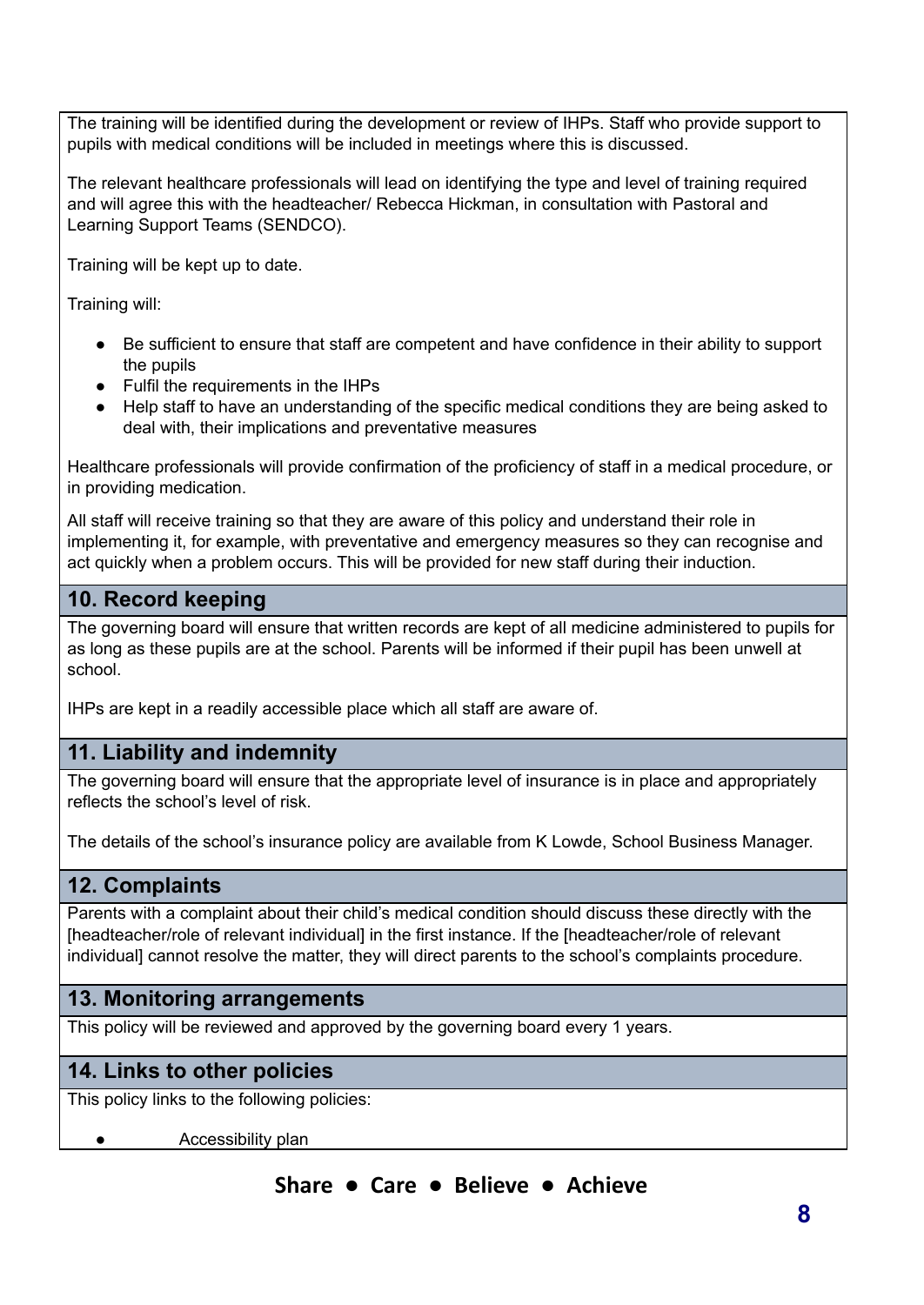- Complaints
- Equality information and objectives
- First aid
- Health and safety
- Safeguarding
- Special educational needs information report and policy

## **Appendix 1: Being notified a child has a medical condition**

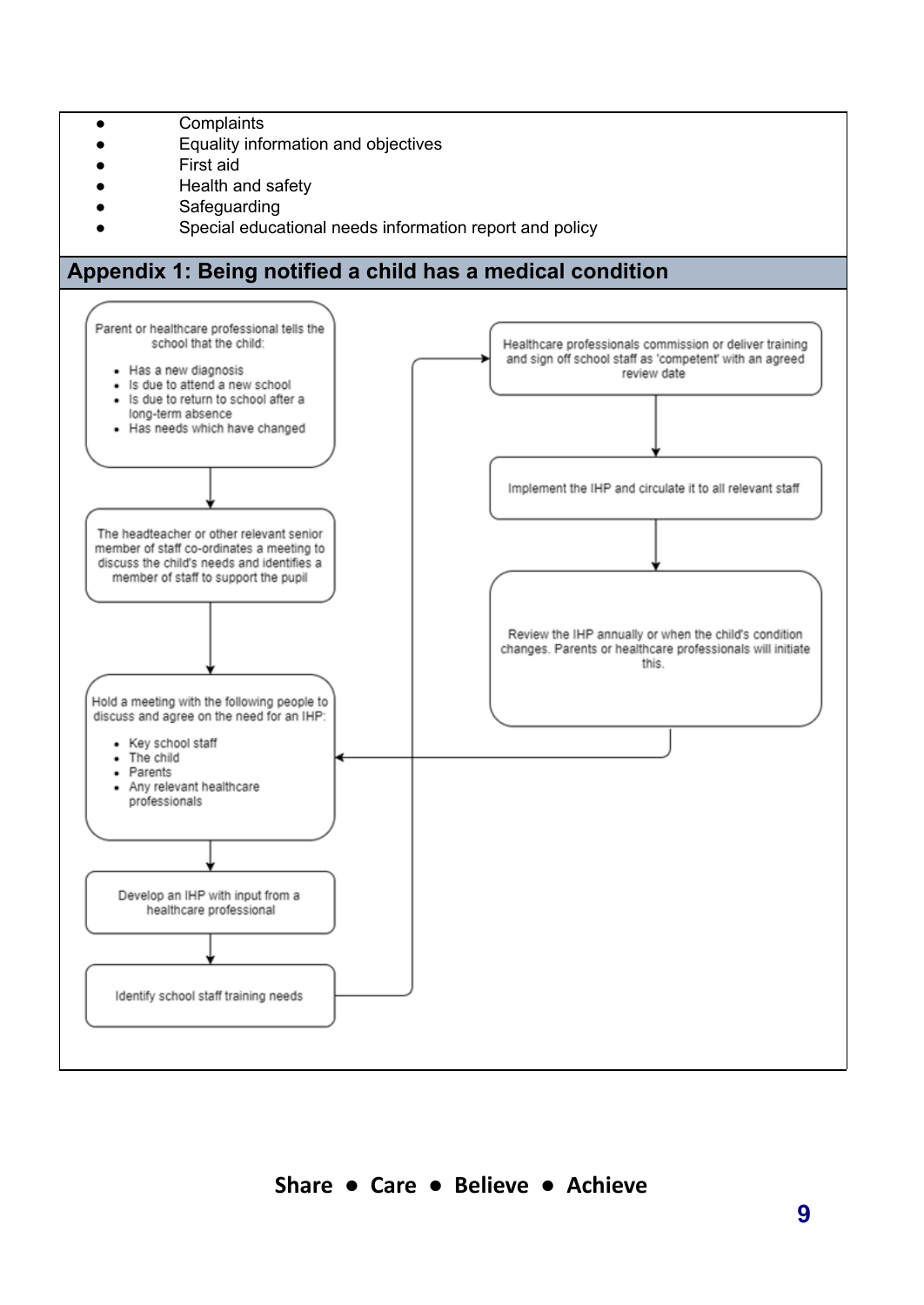## **Appendix 2: Consent form for the administration of non-prescription drugs**

## **Consent form for the administration of non-prescription drugs**



#### **THIS FORM MUST BE COMPLETED BY PARENT/CARER**

#### **If staff have any concerns discuss request with school healthcare professionals**

| Name of School/Setting:                    |            |  |
|--------------------------------------------|------------|--|
| Child's Name:                              | <b>DOB</b> |  |
| <b>Registration Group:</b>                 |            |  |
| Address:                                   |            |  |
| Procedures to be taken in an<br>emergency: |            |  |

#### **List of Medicines (Medicines must be in original container/box with instructions and clearly named or as dispensed by a pharmacy)**

| Dosage | Frequency | Duration | Date to Commence |
|--------|-----------|----------|------------------|
|        |           |          |                  |
|        |           |          |                  |
|        |           |          |                  |
|        |           |          |                  |
|        |           |          |                  |
|        |           |          |                  |
|        |           |          |                  |
|        |           |          |                  |
|        |           |          |                  |

#### **Contact Information**

| Parent Name:           |  |
|------------------------|--|
| Daytime Phone No:      |  |
| Relationship to child: |  |
|                        |  |

Signed:  $\vert$  Date:

Please return to:

Mrs K Burton, Student Services, Chilwell School, Queens Road West, Chilwell, Nottingham. NG9 5AL